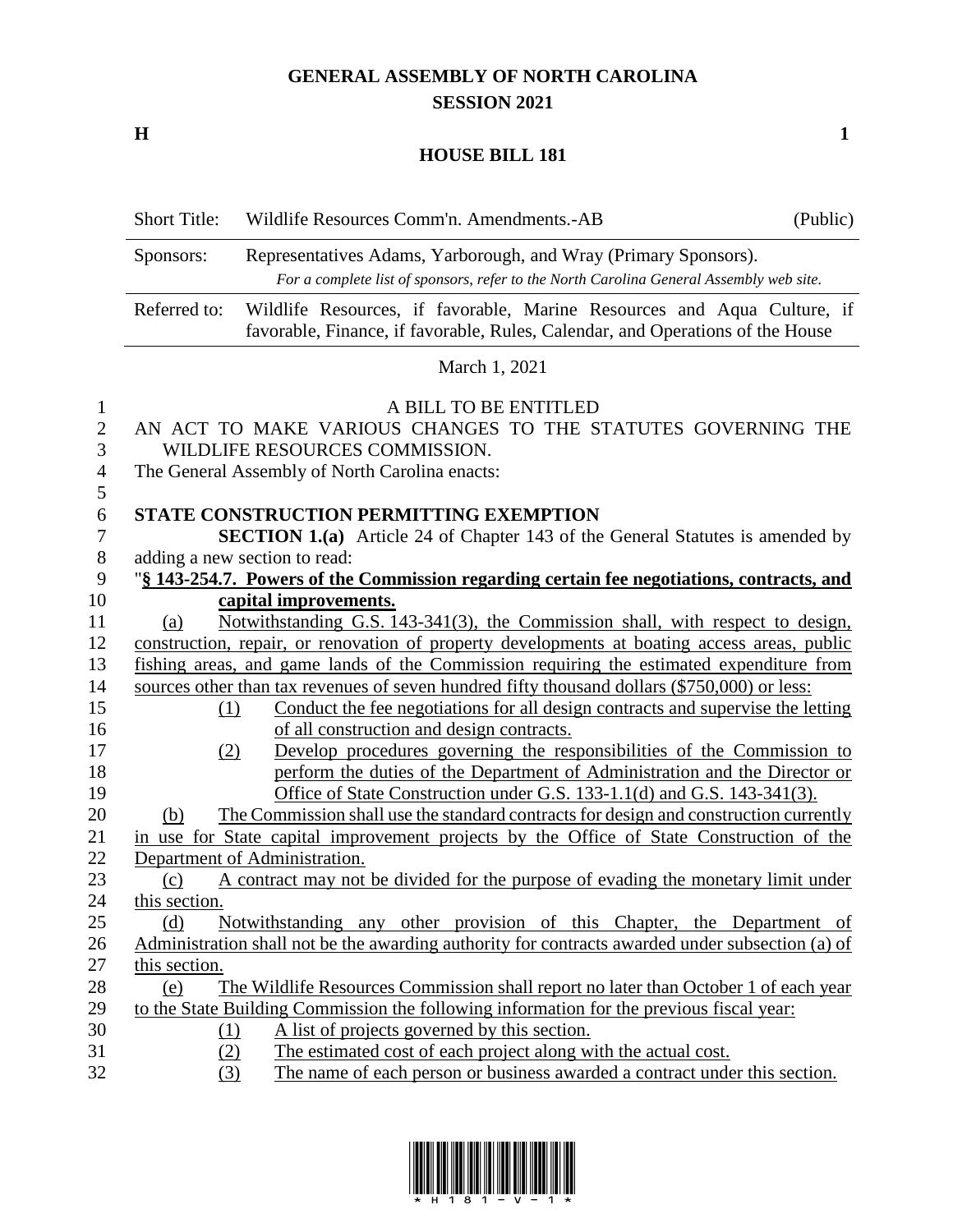|                                                                                              | <b>General Assembly Of North Carolina</b>       |                                                                                       | <b>Session 2021</b>                                                                                |
|----------------------------------------------------------------------------------------------|-------------------------------------------------|---------------------------------------------------------------------------------------|----------------------------------------------------------------------------------------------------|
| (4)                                                                                          |                                                 |                                                                                       | Whether the person or business awarded a contract under this section meets                         |
|                                                                                              |                                                 |                                                                                       | the definition of "minority business" or "minority person" as defined in                           |
|                                                                                              | G.S. 143-128.2(g)."                             |                                                                                       |                                                                                                    |
|                                                                                              |                                                 | <b>SECTION 1.(b)</b> This section becomes effective July 1, 2021.                     |                                                                                                    |
|                                                                                              |                                                 |                                                                                       | AUTHORIZE ACQUISITION OR CONSTRUCTION OF CERTAIN CAPITAL                                           |
|                                                                                              |                                                 | <b>IMPROVEMENT PROJECTS OF THE COMMISSION</b>                                         |                                                                                                    |
|                                                                                              |                                                 | <b>SECTION 2.(a)</b> G.S. 143C-8-12 reads as rewritten:                               |                                                                                                    |
|                                                                                              |                                                 |                                                                                       | "§ 143C-8-12. Capital improvement projects from sources other than the General Fund.               |
| $\cdots$<br>(c)                                                                              |                                                 |                                                                                       | National Guard Projects. – Notwithstanding any other provision of this Chapter, the                |
|                                                                                              |                                                 |                                                                                       | North Carolina National Guard may approve expenditures for a capital project of the North          |
|                                                                                              |                                                 |                                                                                       | Carolina National Guard if (i) the project will be funded entirely with federal funds and (ii) any |
|                                                                                              |                                                 | operating costs associated with the project will be paid entirely with federal funds. |                                                                                                    |
| (c1)                                                                                         |                                                 |                                                                                       | Wildlife Resources Commission Projects. - Notwithstanding any other provision of                   |
|                                                                                              |                                                 |                                                                                       | this Chapter, the Wildlife Resources Commission may approve expenditures for a capital project     |
|                                                                                              |                                                 |                                                                                       | of the Wildlife Resources Commission if (i) the project will be funded entirely with agency        |
|                                                                                              |                                                 |                                                                                       | receipts or federal funds and (ii) any operating costs associated with the project will be paid    |
|                                                                                              | entirely with agency receipts or federal funds. |                                                                                       |                                                                                                    |
| (d)                                                                                          |                                                 |                                                                                       | Reporting. – The Board of Governors and Governors, the National Guard Guard, and                   |
| the Wildlife Resources Commission shall report any expenditure made pursuant to this section |                                                 |                                                                                       |                                                                                                    |
|                                                                                              |                                                 |                                                                                       | to the Office of State Budget and Management and to the Joint Legislative Commission on            |
| Governmental Operations."                                                                    |                                                 |                                                                                       |                                                                                                    |
|                                                                                              |                                                 | <b>SECTION 2.(b)</b> This section becomes effective July 1, 2021.                     |                                                                                                    |
|                                                                                              | <b>MOTOR FLEET EXEMPTION</b>                    |                                                                                       |                                                                                                    |
|                                                                                              |                                                 | <b>SECTION 3.(a)</b> G.S. 143-341(8) <i>i.3.</i> reads as rewritten:                  |                                                                                                    |
|                                                                                              | "3.                                             |                                                                                       | To require on a schedule determined by the Department all                                          |
|                                                                                              |                                                 |                                                                                       | State agencies to transfer ownership, custody or control of any                                    |
|                                                                                              |                                                 |                                                                                       | or all passenger motor vehicles within the ownership, custody                                      |
|                                                                                              |                                                 |                                                                                       | or control of that agency to the Department, except those motor                                    |
|                                                                                              |                                                 |                                                                                       | vehicles under the ownership, custody or control of the                                            |
|                                                                                              |                                                 |                                                                                       | Highway Patrol, the State Bureau of Investigation, the Alcohol                                     |
|                                                                                              |                                                 |                                                                                       | Law Enforcement Division of the Department of Public Safety,                                       |
|                                                                                              |                                                 |                                                                                       | the Samarcand Training Academy, the Wildlife Resources                                             |
|                                                                                              |                                                 |                                                                                       | Commission, or the constituent institutions of The University                                      |
|                                                                                              |                                                 | which<br>of North Carolina                                                            | used primarily<br>are<br>for                                                                       |
|                                                                                              |                                                 | law-enforcement purposes."                                                            |                                                                                                    |
|                                                                                              |                                                 | <b>SECTION 3.(b)</b> This section becomes effective July 1, 2021.                     |                                                                                                    |
|                                                                                              |                                                 | REVISE REQUIREMENTS FOR HARVEST OF BLACK BEAR                                         |                                                                                                    |
|                                                                                              |                                                 | <b>SECTION 4.(a)</b> G.S. 113-291.7 reads as rewritten:                               |                                                                                                    |
|                                                                                              |                                                 |                                                                                       | "§ 113-291.7. Regulation of bears; limited retention of local acts closing bear seasons.           |
|                                                                                              |                                                 |                                                                                       |                                                                                                    |
| (c)                                                                                          |                                                 |                                                                                       | Any hunter who has harvested a black bear (Ursus americanus) shall submit at least                 |
|                                                                                              |                                                 |                                                                                       | one premolar tooth to the Wildlife Resources Commission no later than January 31 following the     |
|                                                                                              |                                                 |                                                                                       | applicable prior bear hunting season. The tooth submission shall include all of the following      |
|                                                                                              |                                                 | information on a form specified by the Wildlife Resources Commission:                 |                                                                                                    |
| (1)                                                                                          | The hunter's name and mailing address.          |                                                                                       |                                                                                                    |
| (2)                                                                                          |                                                 |                                                                                       | The hunter's Wildlife Resources Commission customer number and bear                                |
|                                                                                              | harvest authorization number.                   |                                                                                       |                                                                                                    |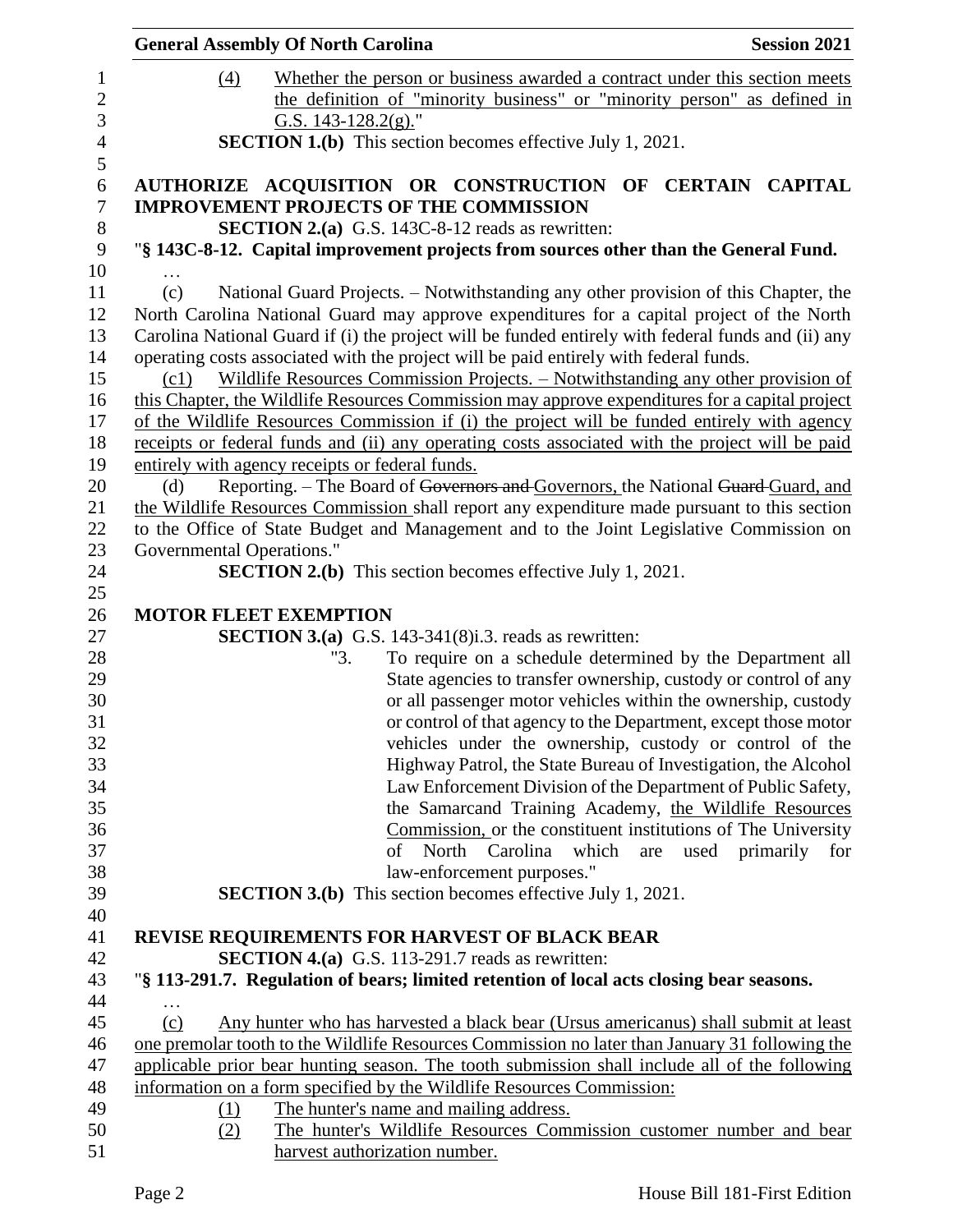|                  |                     | <b>General Assembly Of North Carolina</b>                                                                                                 | <b>Session 2021</b> |
|------------------|---------------------|-------------------------------------------------------------------------------------------------------------------------------------------|---------------------|
| $\mathbf{1}$     | (3)                 | The sex of the harvested bear.                                                                                                            |                     |
| $\sqrt{2}$       | (4)                 | The county of harvest.                                                                                                                    |                     |
| $\mathfrak{Z}$   | (d)                 | Violation of subsection (c) of this section shall be an infraction as provided in                                                         |                     |
| $\overline{4}$   |                     | G.S. 14-3.1, punishable by a fine of thirty-five dollars (\$35.00). A person responsible for an                                           |                     |
| $\mathfrak s$    |                     | infraction under this subsection shall not be assessed court costs, but the Executive Director of                                         |                     |
| 6                |                     | the North Carolina Wildlife Resources Commission is authorized to revoke or refuse to issue                                               |                     |
| $\boldsymbol{7}$ |                     | bear e-stamp privileges for any individual guilty of an infraction for violations of subsection (c)                                       |                     |
| $8\,$            |                     | of this section for two consecutive years or upon failure to pay outstanding infraction fines when                                        |                     |
| 9                | required to do so." |                                                                                                                                           |                     |
| 10               |                     | <b>SECTION 4.(b)</b> The Wildlife Resources Commission may adopt temporary and                                                            |                     |
| 11               |                     | permanent rules to implement this section.                                                                                                |                     |
| 12               |                     | <b>SECTION 4.(c)</b> Subsection (a) of this section becomes effective October 1, 2021,                                                    |                     |
| 13               |                     | and applies to bear hunting seasons beginning on or after that date.                                                                      |                     |
| 14               |                     |                                                                                                                                           |                     |
| 15               |                     | WILDLIFE RESOURCES COMMISSION PROCLAMATION AUTHORITY                                                                                      |                     |
| 16               |                     | <b>SECTION 5.</b> G.S. 113-292 is amended by adding a new subsection to read:                                                             |                     |
| 17               | " $(f)$             | The Wildlife Resources Commission is authorized to issue proclamations suspending                                                         |                     |
| 18               |                     | or implementing, in whole or in part, inland fishing rules of the Commission in response to                                               |                     |
| 19               |                     | natural disasters, human health emergencies, and issues threatening or compromising the                                                   |                     |
| 20               |                     | biological integrity of a species or population as provided in this subsection. The Commission                                            |                     |
| 21               |                     | may delegate this authority to the Executive Director, who shall maintain a permanent file of the                                         |                     |
| 22               |                     | text of all proclamations in the office of the Executive Director.                                                                        |                     |
| 23               | (1)                 | Each proclamation shall state the hour and date upon which it becomes                                                                     |                     |
| 24               |                     | effective and shall be issued at least 48 hours prior to its effective date and                                                           |                     |
| $25\,$           |                     | time, with the following exceptions:                                                                                                      |                     |
| 26               |                     | A proclamation that prohibits the taking of inland fish for reasons of<br>$\underline{a}$ .                                               |                     |
| 27               |                     | public health or that governs a quota-managed fishery may be made                                                                         |                     |
| 28               |                     | effective immediately upon issuance. A person who violates a                                                                              |                     |
| 29               |                     | proclamation that is made effective immediately upon issuance shall                                                                       |                     |
| 30<br>31         |                     | not be charged with a criminal offense for the violation if the violation                                                                 |                     |
| 32               |                     | occurred between the time of issuance and 48 hours after the issuance<br>and the person did not have actual notice of the issuance of the |                     |
| 33               |                     | proclamation.                                                                                                                             |                     |
| 34               |                     | A proclamation to reopen the taking of certain fisheries resources<br><u>b.</u>                                                           |                     |
| 35               |                     | closed for reasons of public health shall be issued at least 12 hours in                                                                  |                     |
| 36               |                     | advance of the effective date and time of the reopening.                                                                                  |                     |
| 37               | (2)                 | Proclamations under this subsection shall remain in force until rescinded                                                                 |                     |
| 38               |                     | following the same procedure established for enactment.                                                                                   |                     |
| 39               | (3)                 | Fisheries resources taken or possessed by any person in violation of any                                                                  |                     |
| 40               |                     | proclamation may be seized regardless of whether the person had actual notice                                                             |                     |
| 41               |                     | of the proclamation or may be charged criminally under this subsection.                                                                   |                     |
| 42               | (4)                 | The Executive Director shall make reasonable effort to give notice of the                                                                 |                     |
| 43               |                     | terms of any proclamation to persons who may be affected by it. This effort                                                               |                     |
| 44               |                     | shall include press releases to communications media, posting of notices at                                                               |                     |
| 45               |                     | boating access areas and other places where persons affected may gather,                                                                  |                     |
| 46               |                     | personal communication by agents of the Wildlife Resources Commission,                                                                    |                     |
| 47               |                     | and other measures designed to reach persons who may be affected.                                                                         |                     |
| 48               | (5)                 | Certified copies of proclamations shall be entitled to judicial notice in any                                                             |                     |
| 49               |                     | civil or criminal proceeding."                                                                                                            |                     |
| 50               |                     |                                                                                                                                           |                     |
| 51               |                     | REPEAL COMMISSION LAW ENFORCEMENT OFFICER REPORT                                                                                          |                     |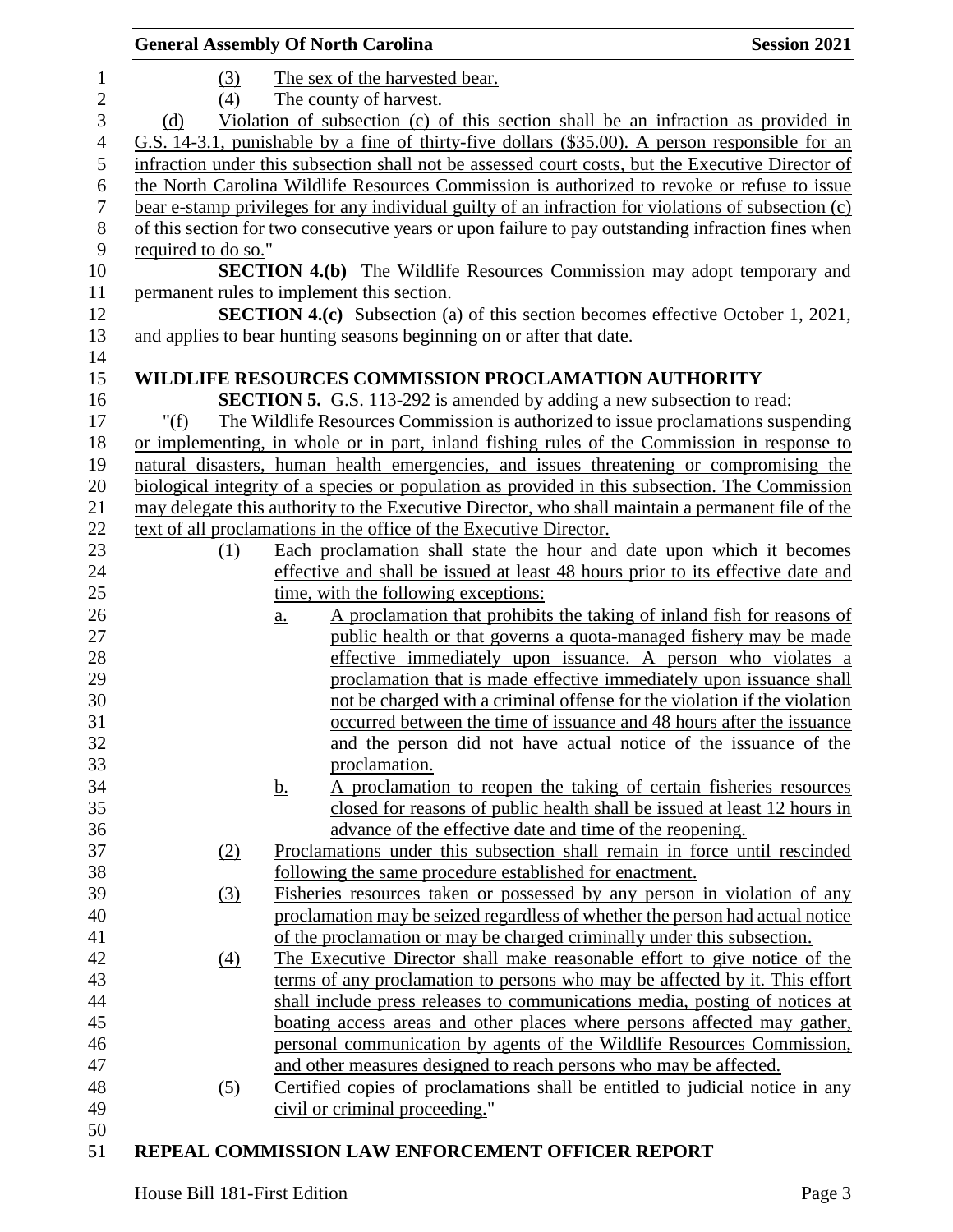## **General Assembly Of North Carolina Session 2021**

|     | <b>SECTION 6.</b> Subsection 35(b) of S.L. 2015-263 is repealed.                                                                                                                                       |
|-----|--------------------------------------------------------------------------------------------------------------------------------------------------------------------------------------------------------|
|     | WILDLIFE CONTROL TECHNICIAN CERTIFICATION AMENDMENTS                                                                                                                                                   |
|     | <b>SECTION 7.(a)</b> G.S. 113-273 reads as rewritten:                                                                                                                                                  |
|     | "§ 113-273. Other licenses.                                                                                                                                                                            |
|     |                                                                                                                                                                                                        |
| (l) | Wildlife Control Agent License. – Any individual who engages in wildlife damage                                                                                                                        |
|     | control or wildlife removal activities, including bat eviction, for compensation, including                                                                                                            |
|     | reimbursement for the cost of materials, shall first procure a wildlife control agent license. This                                                                                                    |
|     | is an annual license issued by the Wildlife Resources Commission for fifty dollars (\$50.00). This                                                                                                     |
|     | license shall not be required for licensed trappers taking wild animals during the established                                                                                                         |
|     | trapping season for that species. The Wildlife Resources Commission is authorized by rule to set                                                                                                       |
|     | standards for and to license wildlife control agents.                                                                                                                                                  |
|     | Wildlife Control Technician Certification. - An individual who is under the direct<br>(l1)                                                                                                             |
|     | supervision of a licensed wildlife control agent and who engages in wildlife damage control or                                                                                                         |
|     | wildlife removal activities for compensation under the direct supervision of a licensed wildlife                                                                                                       |
|     | control agent shall first procure a wildlife control technician certification. This is an annual                                                                                                       |
|     | certification issued by the Wildlife Resources Commission for twenty-five dollars (\$25.00). This<br>certification shall not authorize the individual to issue depredation permits. This certification |
|     | shall not be required for licensed trappers taking wild animals during the established trapping                                                                                                        |
|     | season for that species. For purposes of this subsection, the term "wildlife damage control or                                                                                                         |
|     | wildlife removal activities" shall include bat eviction and alligator damage control or removal                                                                                                        |
|     | activities, and the term "for compensation" shall include reimbursement for the cost of materials.                                                                                                     |
|     | The Wildlife Resources Commission may adopt rules to certify and set standards for wildlife                                                                                                            |
|     | control technicians.                                                                                                                                                                                   |
|     | Alligator Control Agent Certification. - In addition to the wildlife control agent<br>(m)                                                                                                              |
|     | license, any individual who engages in alligator damage control or removal activities for                                                                                                              |
|     | compensation, including reimbursement for the cost of materials, shall first procure an alligator                                                                                                      |
|     | control agent eertification. certification, as well as a wildlife control agent license under                                                                                                          |
|     | subsection $(l)$ of this section. This is an annual certification issued by the Wildlife Resources                                                                                                     |
|     | Commission for twenty-five dollars (\$25.00). The Wildlife Resources Commission is authorized<br>by rule to set standards for and to certify alligator control agents. This certification does not     |
|     | include privileges conveyed with an endangered species permit. The endangered species permit                                                                                                           |
|     | shall be obtained prior to conducting activities under the authorization of this certification."                                                                                                       |
|     | <b>SECTION 7.(b)</b> This section becomes effective October 1, 2021.                                                                                                                                   |
|     |                                                                                                                                                                                                        |
|     | <b>VETERANS EXEMPTION FOR MOUNTAIN HERITAGE TROUT WATERS LICENSE</b>                                                                                                                                   |
|     | <b>SECTION 8.(a)</b> G.S. 113-276 is amended by adding a new subsection to read:                                                                                                                       |
|     | A resident or nonresident of this State who served as a member of the Armed Forces<br>" $(l3)$                                                                                                         |
|     | and who separated under honorable conditions is exempt from the Mountain Heritage Trout                                                                                                                |
|     | fishing license requirements of G.S. $113-271(d)(10)$ while fishing in waters designated by the                                                                                                        |
|     | Wildlife Resources Commission as Mountain Heritage Trout waters. In order to qualify for the                                                                                                           |
|     | exemption provided under this subsection, the person shall have valid documentation of their                                                                                                           |
|     | service on his or her person at all times during the fishing activity."<br><b>SECTION 8.(b)</b> This section becomes effective October 1, 2021.                                                        |
|     |                                                                                                                                                                                                        |
|     | <b>WATERFOWL HUNTING PUBLIC PROPERTY</b>                                                                                                                                                               |
|     | <b>SECTION 9.(a)</b> Section 1 of S.L. 2019-98 reads as rewritten:                                                                                                                                     |
|     | "SECTION 1. During the waterfowl seasons established by the Wildlife Resources                                                                                                                         |
|     | Commission, it shall be unlawful to do any of the following:                                                                                                                                           |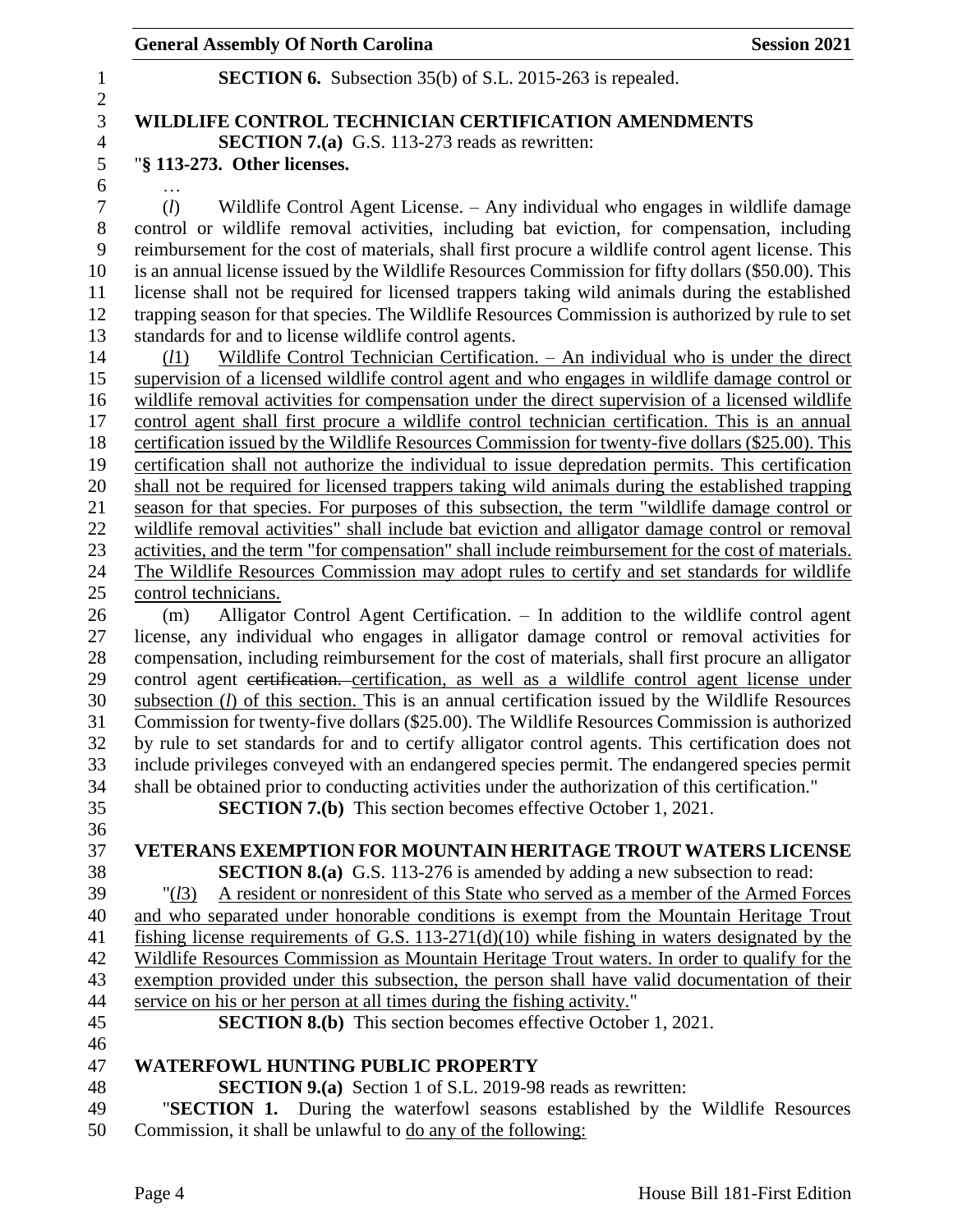|                  |                                  | <b>General Assembly Of North Carolina</b>                                                           | <b>Session 2021</b> |
|------------------|----------------------------------|-----------------------------------------------------------------------------------------------------|---------------------|
| 1                | $\Omega$                         | Leave or place any equipment or vessels that may be used for the purpose of                         |                     |
| $\sqrt{2}$       |                                  | taking migratory waterfowl, including, but not limited to, mobile or temporary                      |                     |
| 3                |                                  | blinds, layout boats, and decoys between two hours after sunset and 4:00 A.M.                       |                     |
| $\overline{4}$   |                                  | each day unless remaining on a portion of the shoreline or attached to a dock                       |                     |
| 5                |                                  | as authorized by the owner of the shoreline or dock.                                                |                     |
| $\boldsymbol{6}$ | (2)                              | leave-Leave unattended or unoccupied any equipment or vessels that may be                           |                     |
| $\boldsymbol{7}$ |                                  | used for the purpose of taking migratory waterfowl, including, but not limited                      |                     |
| $\, 8$           |                                  | to, mobile or temporary blinds, layout boats, and decoys, prior to 4:00 A.M.                        |                     |
| 9                |                                  | decoys between 4:00 A.M. and two hours after sunset each day. All such                              |                     |
| 10               |                                  | unattended equipment and unoccupied vessels must be removed by two hours                            |                     |
| 11               |                                  | after sunset each day unless remaining on a portion of the shoreline or attached                    |                     |
| 12               |                                  | to a dock as authorized by the owner of the shoreline or dock."                                     |                     |
| 13               |                                  | <b>SECTION 9.(b)</b> This section applies only to Roanoke Rapids Lake in Halifax and                |                     |
| 14               | Northampton Counties.            |                                                                                                     |                     |
| 15               |                                  | <b>SECTION 9.(c)</b> This section is effective when it becomes law and applies to offenses          |                     |
| 16               | committed on or after that date. |                                                                                                     |                     |
| 17               |                                  |                                                                                                     |                     |
| 18               |                                  | <b>RESPONSIBLE HUNTER TRAINING</b>                                                                  |                     |
| 19               |                                  | <b>SECTION 10.(a)</b> G.S. 113-270.1A is amended by adding a new subsection to read:                |                     |
| 20               | $"({\rm a}2)$                    | No person may pursue or chase deer with dogs for the purpose of training or hunting                 |                     |
| 21               |                                  | unless they first obtain a dog hunter education certificate issued by the Commission that           |                     |
| 22               |                                  | demonstrates that the person has completed a dog hunter education course. The requirements of       |                     |
| 23               |                                  | subdivisions $(b)(1)$ through $(b)(4)$ of this section shall apply to the certificate and education |                     |
| 24               |                                  | course required by this subsection. The Wildlife Resources Commission shall adopt rules to          |                     |
| 25               | implement this subsection."      |                                                                                                     |                     |
| 26               |                                  | <b>SECTION 10.(b)</b> The Commission shall establish from its membership an advisory                |                     |
| 27               |                                  | committee to create the dog hunter education course required by this section. The advisory          |                     |
| 28               |                                  | committee shall also include at least two representatives from organizations promoting or           |                     |
| 29               |                                  | conducting dog hunting in the State.                                                                |                     |
| 30               |                                  |                                                                                                     |                     |
| 31               |                                  | PREPARATION FOR CHRONIC WASTING DISEASE                                                             |                     |
| 32               |                                  | <b>SECTION 11.(a)</b> Article 12 of Chapter 143 of the General Statutes is amended by               |                     |
| 33               | adding a new section to read:    |                                                                                                     |                     |
| 34               |                                  | "§ 143-254.7. Appropriation and emergency power to combat Chronic Wasting Disease.                  |                     |
| 35               |                                  | If the Commission determines that an outbreak of Chronic Wasting Disease in the State               |                     |
| 36               |                                  | constitutes a significant threat to deer and other cervid species, the Commission may declare a     |                     |
| 37               |                                  | wildlife emergency. Upon declaration of the wildlife emergency, the Commission shall request        |                     |
| 38               |                                  | needed additional funding for immediate investigation, containment, and eradication of the          |                     |
| 39               |                                  | outbreak from the Contingency and Emergency Fund to the Council of State for approval               |                     |
| 40               |                                  | following the process set forth in G.S. $143C-4-4(c)$ . The approved funds will be allocated by the |                     |
| 41               |                                  | State Controller to a special fund called the Chronic Wasting Disease Emergency Response Fund       |                     |
| 42               |                                  | (CWD Response Fund). Funds allocated to the CWD Response Fund are appropriated to the               |                     |
| 43               |                                  | Wildlife Resources Commission for the purposes for which the funds are requested and approved.      |                     |
| 44               |                                  | The Commission shall request any federal funds available to combat Chronic Wasting Disease          |                     |
| 45               |                                  | in cervids, and any such funds obtained will be used to offset State funds appropriated under this  |                     |
| 46               |                                  | section to the extent allowed by applicable law. The Commission will inform the Office of State     |                     |
| 47               |                                  | Budget and Management of the amount of State funds offset by federal funds, and the Office of       |                     |
| 48               |                                  | State Budget and Management shall direct the State Controller to transfer these funds from the      |                     |
| 49               |                                  | CWD Response Fund to the Contingency and Emergency Fund upon receipt of the federal                 |                     |
| 50               | funds."                          |                                                                                                     |                     |
| 51               |                                  | <b>SECTION 11.(b)</b> This section becomes effective July 1, 2021.                                  |                     |